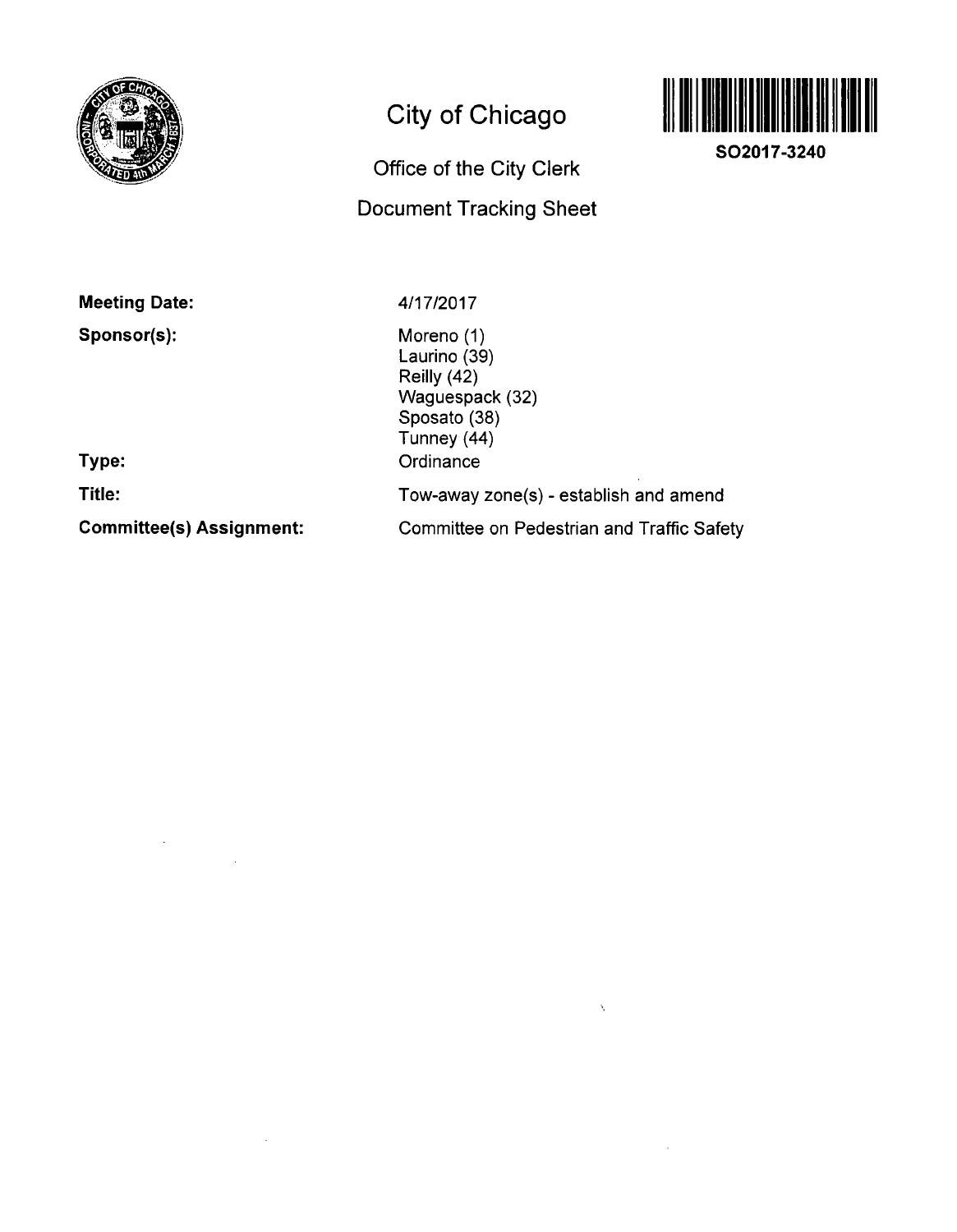#### **TRAFFIC LANE - TOW ZONES**

#### **BE IT ORDAINED BY THE CITY COUNCIL OF THE CITY OF CHICAGO:**

**SECTION 1. Pursuant to Title 9, Chapter 64, of the Municipal Code of Chicago, the**  following locations are hereby designated as Traffic Lane - Tow Zones, between the limits and **during the times specified, standing or parking of any vehicle shall be considered a definite hazard to the normal movement of traffic:** 

 $\zeta$ 

#### **WARD TOW ZONES:**

- $\mathbf{1}$ West Wabansia Avenue; West Wabansia Avenue (south side) from North Western Avenue to the first alley west thereof; No Parking Tow Zone, All Times, All Days --(17-01412849) [Or2017-82]
- 39 4961 North Elston Avenue; 4961 North Elston Avenue (east side) from North Kolmar Avenue to a point 40 feet south thereof; No Parking Tow Zone, All Times, All Days --(17-01398530) [02017-965]
- 39 4968 North Elston Avenue; North Elston Avenue (west side) from North Kruger Avenue to a point 40 feet west thereof; No Parking Tow Zone, All Times, All Days ~ (17-01398597) [02017-968]
- 42 455 North Cityfront Plaza Drive; North Cityfront Plaza Drive (east side) from a point 105 feet north of East North Water Street to a point 20 feet north thereof; No Parking South Korean Consulate Parking Only ~ (17-00070754) [02016-8659]

#### **WARD AMEND TOW ZONES:**

- 28 West Madison Street; Amend Ordinance Passed 09/14/2016, journal page 31431, which reads: West Madison Street (south side) from 3400 South Homan Avenue to 3500 South St. Louis Avenue; No Parking Tow Zone, 7:00pm to 7:00am, Sunday through Saturday, by Striking: 7:00pm and inserting: 9:00pm in lieu thereof [02017-3160]
- 32 West Fullerton Avenue; Repeal Ordinance Passed on 02/15/1978, journal page 7317, which reads: West Fullerton Avenue (south side) 7:00am to 9:00am and (north side) 4:00pm to 6:00pm from North Southport Avenue to North Ashland Avenue; No Parking Tow Zone, Mondays through Friday, by Striking the above [02016-8722]
- 38 North Central Avenue; Repeal Ordinance which reads: North Central Avenue (west side) from West Eastwood Avenue to West Warwick Avenue, 7:00am to 9:00am, Monday through Friday and North Central Avenue (east side) from West Windsor Avenue to West Warwick Avenue, 4:00pm to 6:00pm, Monday through Friday; No Parking Tow Zone, by Striking the above [02017-3158]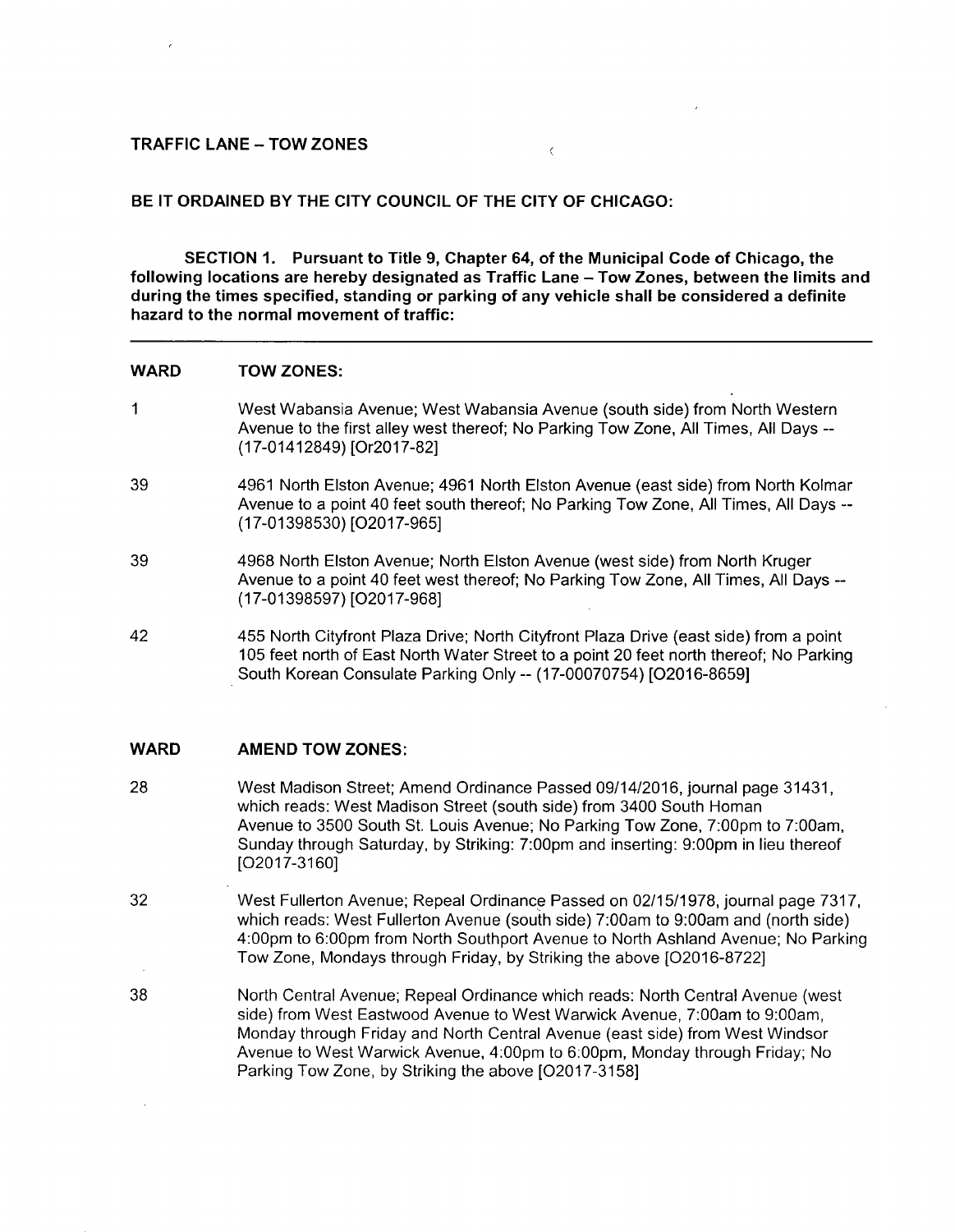### WARD **AMEND TOW ZONES CONT'D:**

44 North Clark Street; Amend Ordinance Passed 10/31/2012, journal page 38240, which reads: North Clark Street (east and west side) from West Addison Street to West Newport Street; No Parking Tow Zone, 9:00pm to 4:00am, Friday and Saturday, by Striking: No Parking Tow Zone and Inserting in lieu thereof: No Stopping/ No Standing/ No Parking / Tow Zone [02017-3071]

**SECTION 2. This ordinance shall take effect and be in force here in after its passage and publication.**